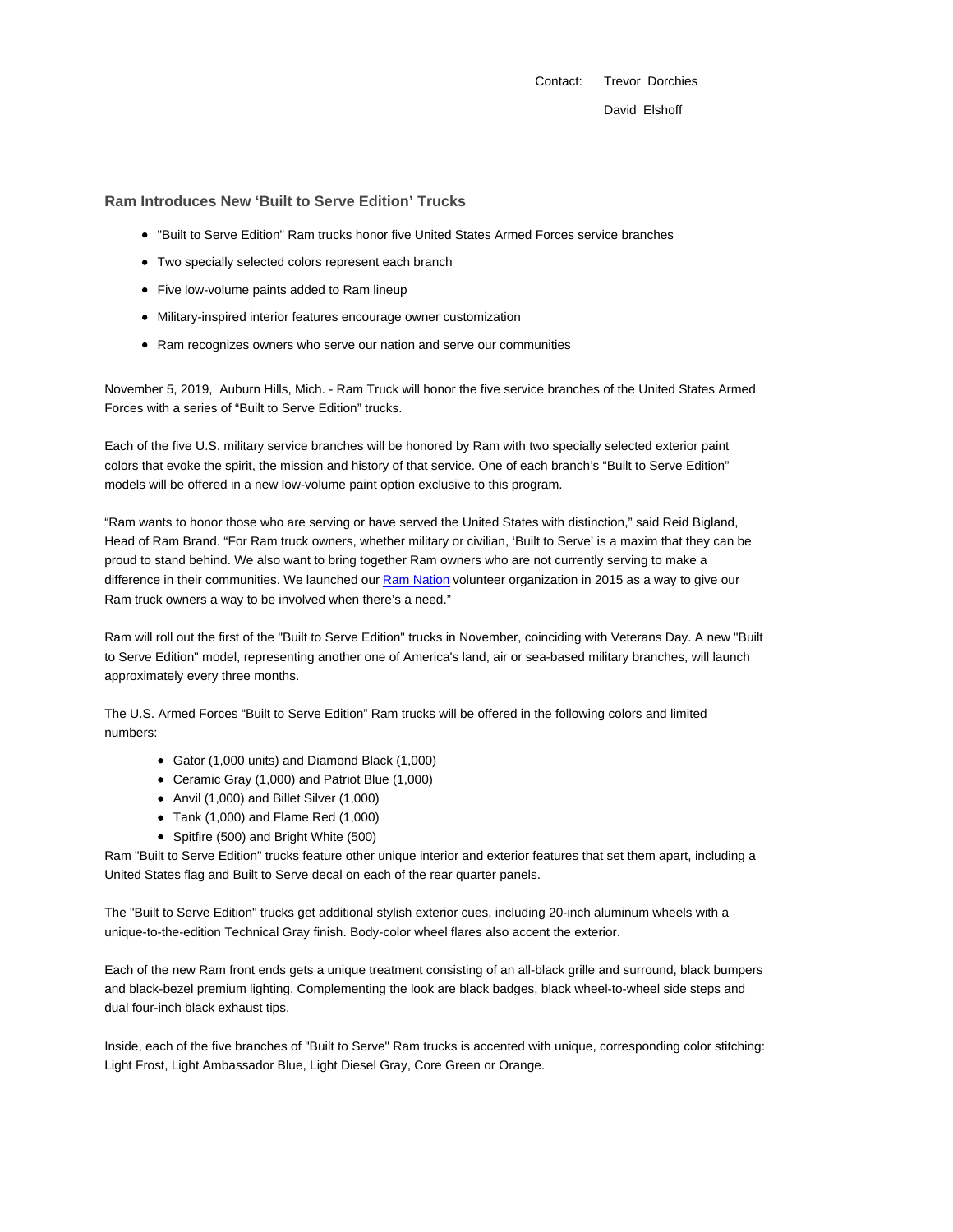These new Ram models are also ready to display their owner's military pride with Built to Serve-embroidered Velcro panels on each front seat and additional Velcro panels on each front seat inboard shoulder panel. Buyers can apply their own patches – regimental, flags, name tapes or slogans – to personalize their "Built to Serve Edition." Front seat-back panels are covered with PALS/MOLLE webbing to attach additional equipment or pouches.

Ram 1500 "Built to Serve Editions" also feature:

- Built to Serve instrument panel badge
- Lockable console storage
- Deeply bolstered cloth and vinyl Sport seats
- Black Onyx Chrome interior trim
- All-weather rubber slush mats

Underneath the skin, each Ram "Built to Serve Edition" is ready for action, loaded with 4x4 Off-Road Group content, including:

- All-terrain tires
- Electronic-locking rear axle
- Hill-descent control
- Front suspension skid plate
- Steering gear skid plate
- Fuel tank skid plate
- Transfer case skid plate
- Tow hooks
- Heavy-duty off-road-calibrated front and rear shock absorbers

Ram "Built to Serve Edition" packages are available on all body styles and all powertrains.

According to the U.S. Department of Veterans Affairs, approximately seven percent of the U.S. population is an active member, reserve member or veteran of the armed services.

As part of the Built to Serve initiative, Ram is bringing further attention to its volunteer initiative called Ram Nation. Ram Nation has been organizing grassroots volunteer events since 2015 and, through the launch of the "Built to Serve Edition" trucks, is reinforcing its commitment to recognizing those who serve our nation and our communities.

Beginning today and launching with a new digital 60-second spot, Ram Nation is recruiting individuals to donate their time and to volunteer in their own communities across the nation, with the cumulative goal of 1.3 million volunteerhours of service by next Veterans Day, Nov. 11, 2020. That goal is equal to one hour for each person serving in our armed services. In addition to activating the Ram Nation volunteer corps across the U.S., Ram is extending the invitation to all individuals, regardless of whether they are a Ram truck owner. To join and learn about new Ram Nation volunteer events, new members can register at www.ramtrucks.com/ram-nation.html.

Ram will kick off the launch of the "Built to Serve Editions," as well as begin the Ram Nation challenge, at the "Stars and Strings" concert, which celebrates our nation's military heroes and their families at the Fox Theater in Detroit, Michigan, on Wednesday, November 6, 2019.

## **About Ram Nation**

Ram Nation is a grassroots volunteer corps of Ram owners and like-minded people willing and ready to come together to haul supplies, deliver equipment, clear debris, distribute food and water and even make donations that help people in their communities and around the world. New members can join Ram Nation at www.ramtrucks.com/ram-nation.html.

## **Ram Truck Brand**

In 2009, the Ram Truck brand launched as a stand-alone division, focused on meeting the demands of truck buyers and delivering benchmark-quality vehicles. With a full lineup of trucks, the Ram 1500, 2500/3500 Heavy Duty, 3500/4500/5500 Chassis Cab, ProMaster and ProMaster City, the Ram brand builds trucks that get the hard work